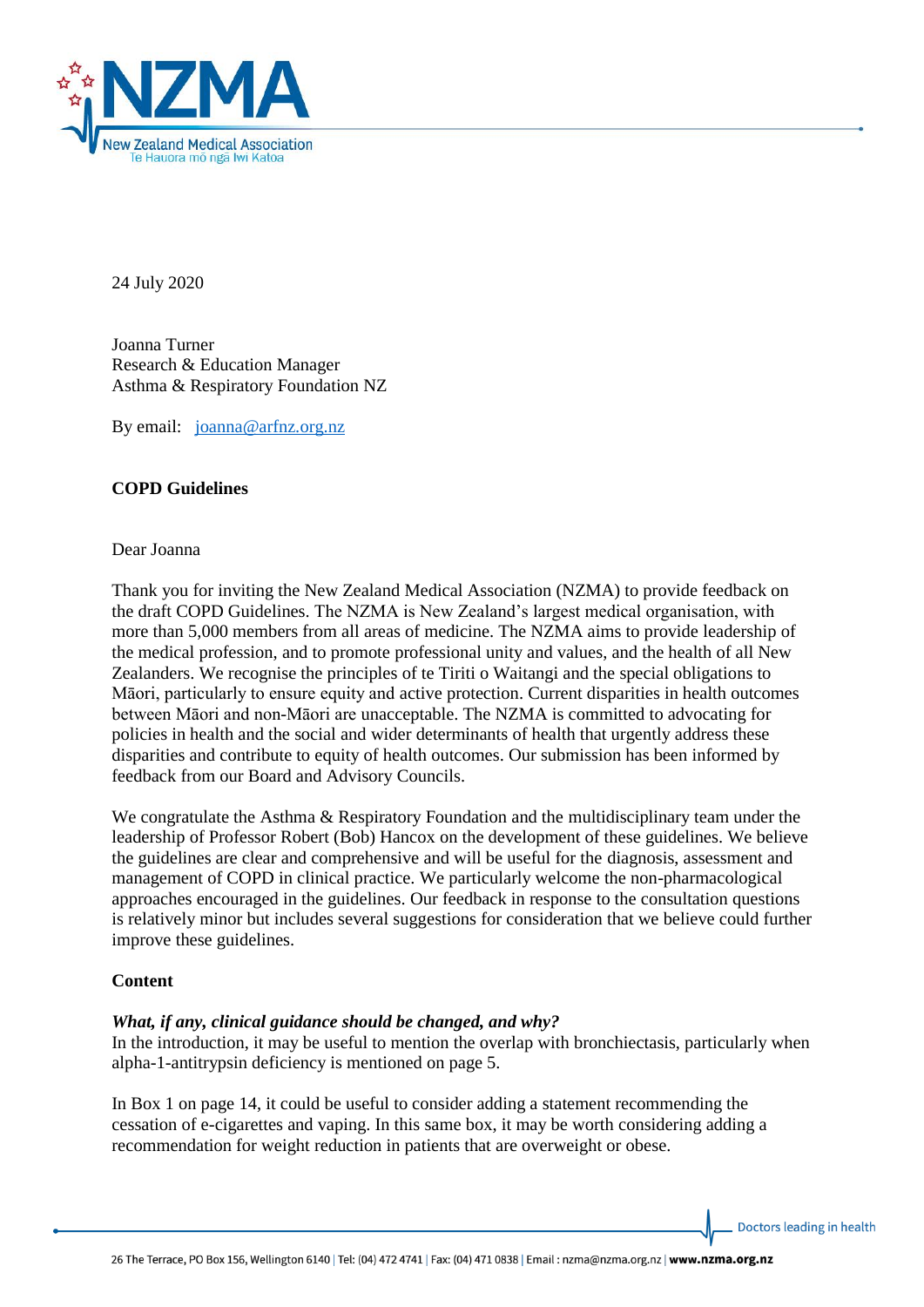In paragraph 7 on page 24, we suggest that atrial fibrillation could be added to the list of alternative diagnoses and complications that are mentioned. It would also be useful to spell out BNP in full in this paragraph or include it in the list of abbreviations at the start of the document.

On page 35 under the section on COPD in Māori, we suggest that "equity of access" be added to the first paragraph. In the recommendations in this section, we suggest that there should be a comment along the following lines: "Healthcare providers should recognise the needs of patients to receive culturally sensitive, culturally competent and culturally safe care" as is recommended in the NZMA Code of Ethics.<sup>1</sup>

With respect to Appendix 1, we have received feedback questioning whether pneumococcal vaccine should be recommended instead of just considered, particularly in people over 65 years.

## *Is there anything missing that needs to be included and why?*

It would be helpful for the guidelines to provide clarification on reversibility. For example, what percentage or ml rise (for FEV1<1000 ml) would suggest that the patient's presentation isn't pure COPD?

We suggest that it would be preferable to list details of author affiliation in the same order which authors are given and commence author notation numbering at 1 (instead of 4 which is currently the case).

We suggest that it would be useful for the guideline to mention the avoidance of second-hand smoking, e-cigarettes/vaping, air pollution, and smoked cannabis. If there is no evidence of the impacts of these in patients with COPD, then it would be helpful for the guidelines to state so rather than not mention them at all.

#### **Relevance and application**

1

## *How relevant is the Guide to patients with COPD, and in particular Māori and Pacific Peoples?*

We believe the guidelines are very relevant to patients with COPD, and in particular Māori and Pacific peoples.

*How useful is the Guide as a tool for health professionals (e.g. is it easy to follow and apply)?*  We believe the guidelines are very useful as a tool for health professionals.

### *How accessible and useful is the self-management plan (COPD Action Plan) and breathlessness plan (Breathing Strategies for COPD) and Breathlessness Quick Reference) for patients?*

We believe these are very useful plans for patients.

# *To assist in your work with patients how would you prefer to access the Guide (e.g. on the web, via patient management system, hard copy handbook)?*

We would like to be able to access the guidelines across a range of formats and platforms including on the web, via patient management systems and as a hard copy handbook.

## *Please provide any other suggestions on how the Guide can be translated into practical tools for everyday use by health professionals.*

 $1$  NZMA. Code of Ethics for the New Zealand Medical Profession. 2020. Available from <https://www.nzma.org.nz/documents/code-of-ethics-2020>